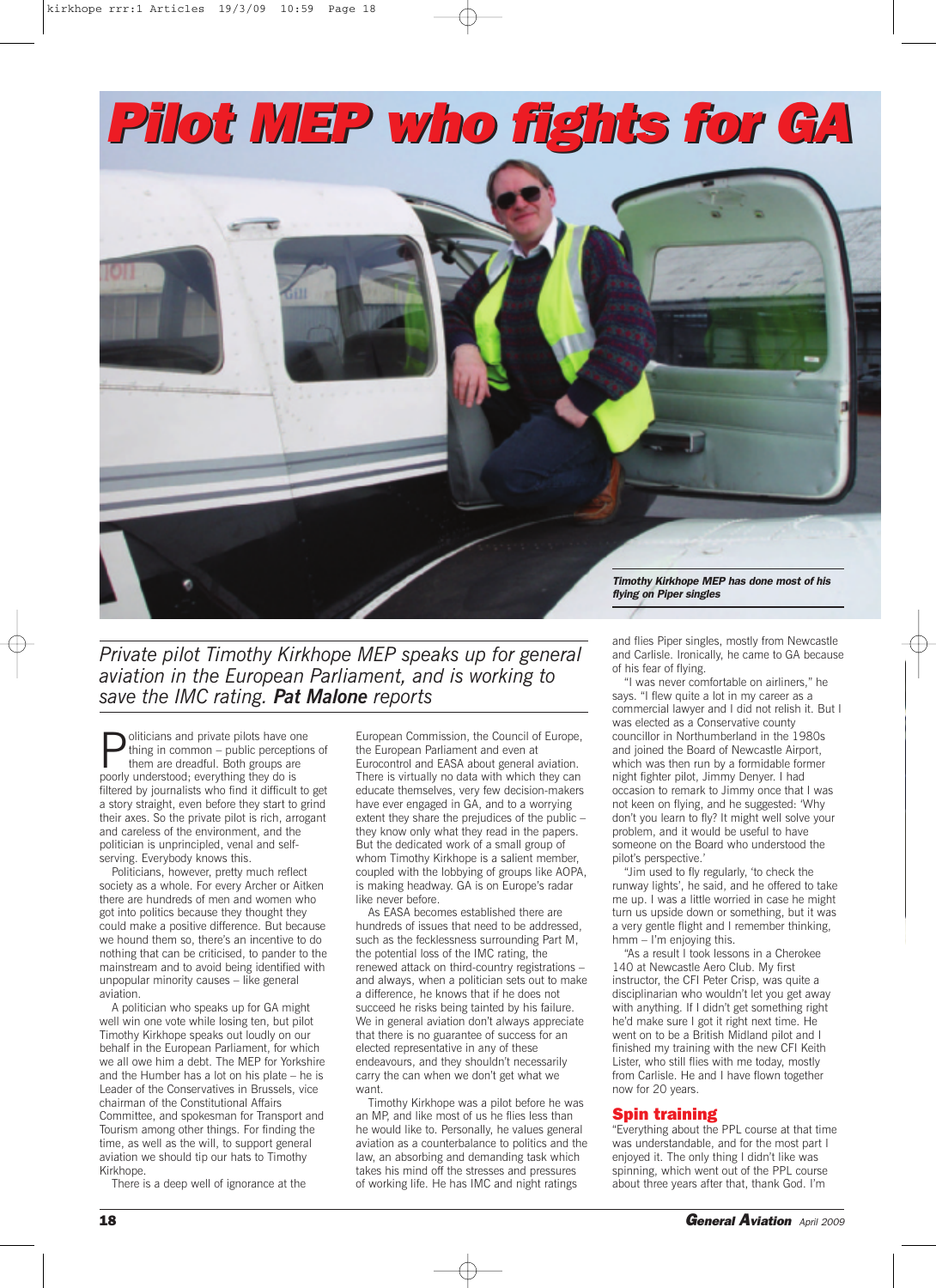aware that some people would like to see it reinstated but I don't think that's wise. I think you should have an awareness — you should be able to handle the circumstances leading to a spin, but I'm not sure doing spins is terribly good form. You do lose quite a lot of students, not killing them necessarily, but through fear – they do give up at that point."

Timothy got his PPL in 1983 and flew regularly in club aircraft. "You always have these great imaginations that you're going to be able to use it for your business, but unless you continue up to the commercial licences, I don't think it's desperately useful. I got the IMC and night ratings and I did use the aircraft a few times when I was appointed as a mental health commissioner. I flew around visiting mental hospitals – my area stretched from the Scottish border down to Nottinghamshire and it did save me some time, but I can't say it was an indispensable business tool.

"It was, however, a great break. It's always been an enormous relaxation, which I think you need in your life, particularly if you have a fairly high-pressure life. You need something that is completely and utterly contrasting, but which nevertheless has got mind-testing situations and demands full concentration. It's relaxing, too, to be out of contact with the people who normally hassle you."

Flying around 15 hours a year, Timothy's life in aviation has been fairly event-free. "I did have one incident, a mechanical fault which was slightly concerning," he says. "The engine suddenly started to run very very noisily and roughly indeed. The aircraft was slightly down on power but perfectly flyable – the vibrations weren't excessive and we weren't losing oil pressure or overheating, but I got back to

He now has something over 300 hours, mostly on the Indians. "I've flown Cherokees, Warriors, Archers – which I like – the odd Arrow, and the Saratoga," he says. "I've flown a Cessna too, but I didn't enjoy it. I want the wings under me." His wife Caroline flies with him but only occasionally; they have discussed her taking the AOPA Companions Course but haven't yet got around to doing anything about it. He has flown his four children but none has taken up flying, although his youngest son, a lawyer in Leeds, speaks of the possibility. "If the opportunity presented itself, he might do so," says Timothy. "That's what happened to me – I didn't go out looking to become a pilot. I suspect that's the way it is for a lot of people."

Timothy was elected MP for Leeds North East in 1987 and put in ten years at Westminster. He was noted for his support of Leeds-Bradford airport, in particular in helping to get 24-hour operations there. "I flew myself down to London quite often, landing at places like Fairoaks and Blackbushe," he says. "I would fly around the Home Counties to airfields like Shoreham and Bembridge, which is one of my favourite airfields in the whole country. Occasionally I also crossed the Channel. At that time there was theoretically a House of Commons Flying Club, but we always had difficulty finding details of it. The late Sir Hector Munro was supposed to be the Secretary – a marvellous fellow, he'd been a pilot in the war flying Sunderland flying boats. Gerald Howarth and I kept looking through the Articles of Association of this thing, which was a limited company, and there was supposed to be an asset which appears to have been a plane. We were always hunting around trying



Newcastle very quickly. It turned out that a bracket had broken on the exhaust and the manifold had cracked."

Timothy's fear of flying was forever banished, but he is not attracted to aerobatics or wild manoeuvres. "When I was an MP I got the chance to fly with the RAF in a Bulldog at Finningley," he says. "The chap I was flying with obviously thought I wanted a bit of a show and I didn't discourage him, but when we got back on the ground I was a horrible green colour and felt bloody awful. The station commander came over, slapped me on the back and said: 'Come for lunch! It's fish pie today.' Well, I did stay for lunch, I even ate the pie, and I managed to get home without being sick, but it was a close-run thing.'

to find where the plane was, and had we found it we would have flown it, but we never did find it. I was so busy at the time that flying opportunities were rare. I was a whip for five years at a time when the Government was under a lot of pressure, then I went to the Home Office where I was Minister for immigration and asylum, and also for gambling."

## **Culture shock**

Timothy lost his seat in 1997 and began rebuilding his commercial law practice, which again left little time for flying. In 1999 he was elected MEP for Yorkshire and the Humber. After Westminster, Brussels was something of a shock to the system. "It's a very different

environment that takes some getting used to," he says. "It's tiring to begin with because you're dealing with different languages, cultures and attitudes, working in several dimensions. European organisations are looking at all the elements that come together in countries with different attitudes and priorities – and that of course is the issue with EASA and the CAA.

"I have mixed feelings about the way Europe is working. I want certain things to be handled in Britain because they happen to fit with what we want, but I do recognise that the world is shrinking, and I do recognise that in things like aviation it's very difficult not to think internationally. But to what extent is Europe the next step, in terms of an international approach? Is it simply interposed between individual nations and a truly global system?

"If you're going to have a European entity it must not confuse. It has to be very clear in what it's doing, it has to have the consent of the nation states, and it has to be able to recognise the peculiarities of nation states and



*Timothy Kirkhope in his day job as an MEP in Strasbourg*

the way they handle things, as long as there is a proper regulatory regime in those states. It could be argued that EASA has increased confusion for no net gain in safety.

"Instead of having 27 regulatory authorities in Europe we now have 28. EASA has become a regulator of regulators, short of money, short of staff, and it's taking upon itself a lot of powers which it won't be able to exercise efficiently and economically. It does not have the resources to be flexible, and it is taking the easy option of banning things, which doesn't take much manpower.

"This is the situation with the IMC rating. There's a lot of misunderstanding about what the IMC is, and some in Europe fear the airways will fill up with Warriors flown by 200 hour pilots. There is a process of education to be gone through, and we are fortunate in that the new EC Transport Commissioner Antonio Tajani knows more about aviation than most."

(Tajani is a former officer in the Italian air force and trained at the Air Combat Academy in Florence before specialising in air defence control at the Italian technical training centre in Borgo Piave. He wound up in charge of air